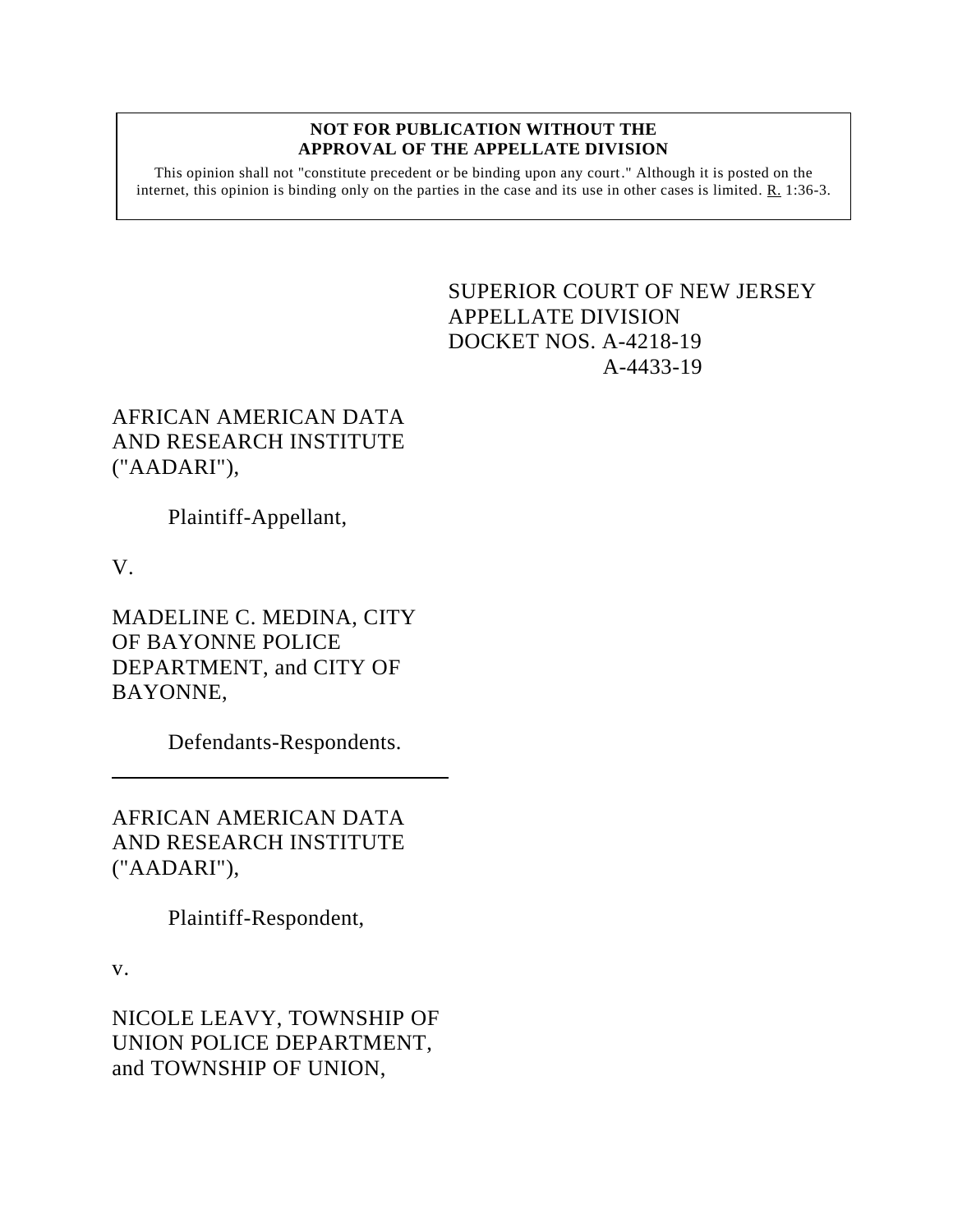Defendants-Appellants.

Submitted October 26, 2021 – Decided January 20, 2022

Before Judges Currier and Smith.

On appeal from the Superior Court of New Jersey, Law Division, Hudson County, Docket No. L-4981-19 and Union County, Docket No. L-0893-20.

Rotimi A. Owoh, attorney for appellant in Docket No. A-4218-19 and respondent in Docket No. A-4433-19.

Aloia Law Firm, LLC, attorneys for appellants in A-4433-19 (Michael K. Belostock and Victoria A. Lucido, on the briefs).

Inglesino, Webster, Wyciskala & Taylor, LLC, attorneys for respondent in Docket No. A-4218-19 (Justin A. Marchetta, of counsel; Graham K. Staton, on the briefs).

## PER CURIAM

These consolidated appeals arise out of two separate denials of plaintiff's New Jersey Open Public Records Act (OPRA) requests. In African American Data and Research Institute (AADARI) v. Nicole Leavy, Township of Union, and Township of Union Police Department (the Union case), defendants appeal from the May 22, 2020 and July 24, 2020 trial court orders, which respectively ordered defendants to produce the requested records and granted plaintiff attorney's fees.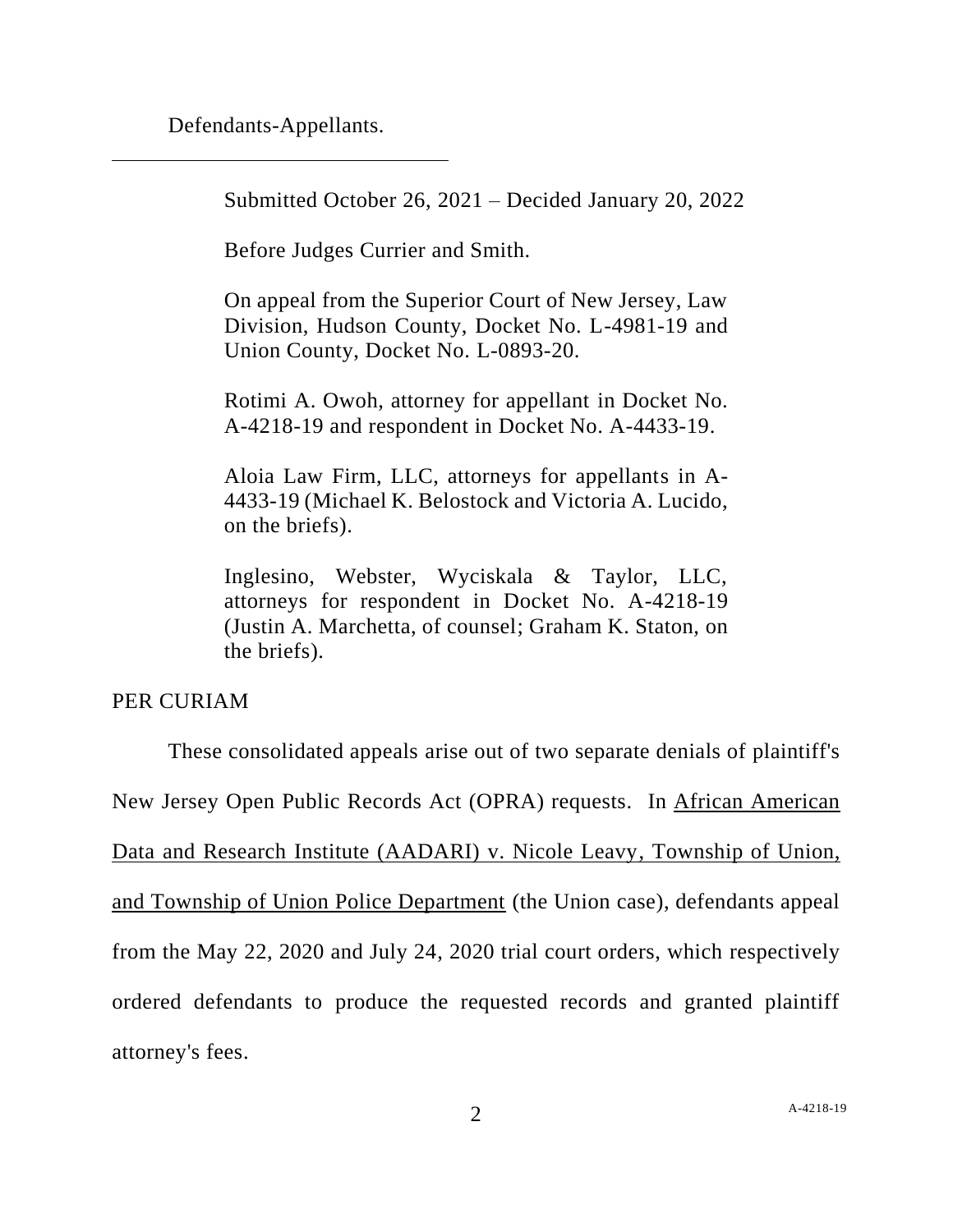In African American Data and Research Institute (AADARI) v. Madeline C. Medina, City of Bayonne Police Department, and City of Bayonne (the Bayonne case), plaintiff appeals from the trial court's July 24, 2020 order granting defendants' motion for reconsideration and vacating a prior award to plaintiff of attorney's fees.

While these appeals were pending, the New Jersey Supreme Court issued an opinion in Simmons v. Mercado, 247 N.J. 24 (2021) that definitively resolved the issues before us. Therefore, we affirm the orders in the Union case. We reverse the order in the Bayonne case and remand to the trial court to reinstate the June 11, 2020 attorney's fee award.

I.

In both cases, plaintiff made an OPRA request for the following records:

(1) DRE (Drug Recognition Evaluation/Expert) Rolling Log (from January of 2019 to the present).

(2) Copies of summonses and complaints that were prepared by [the municipality] police department relating to each one of the defendants listed in [the] DRE Rolling Logs mentioned in item 1 above.

(3) Copies of DUI and DWI summonses and complaints that were prepared by [the municipality] Police Department from January of 2019 to the present.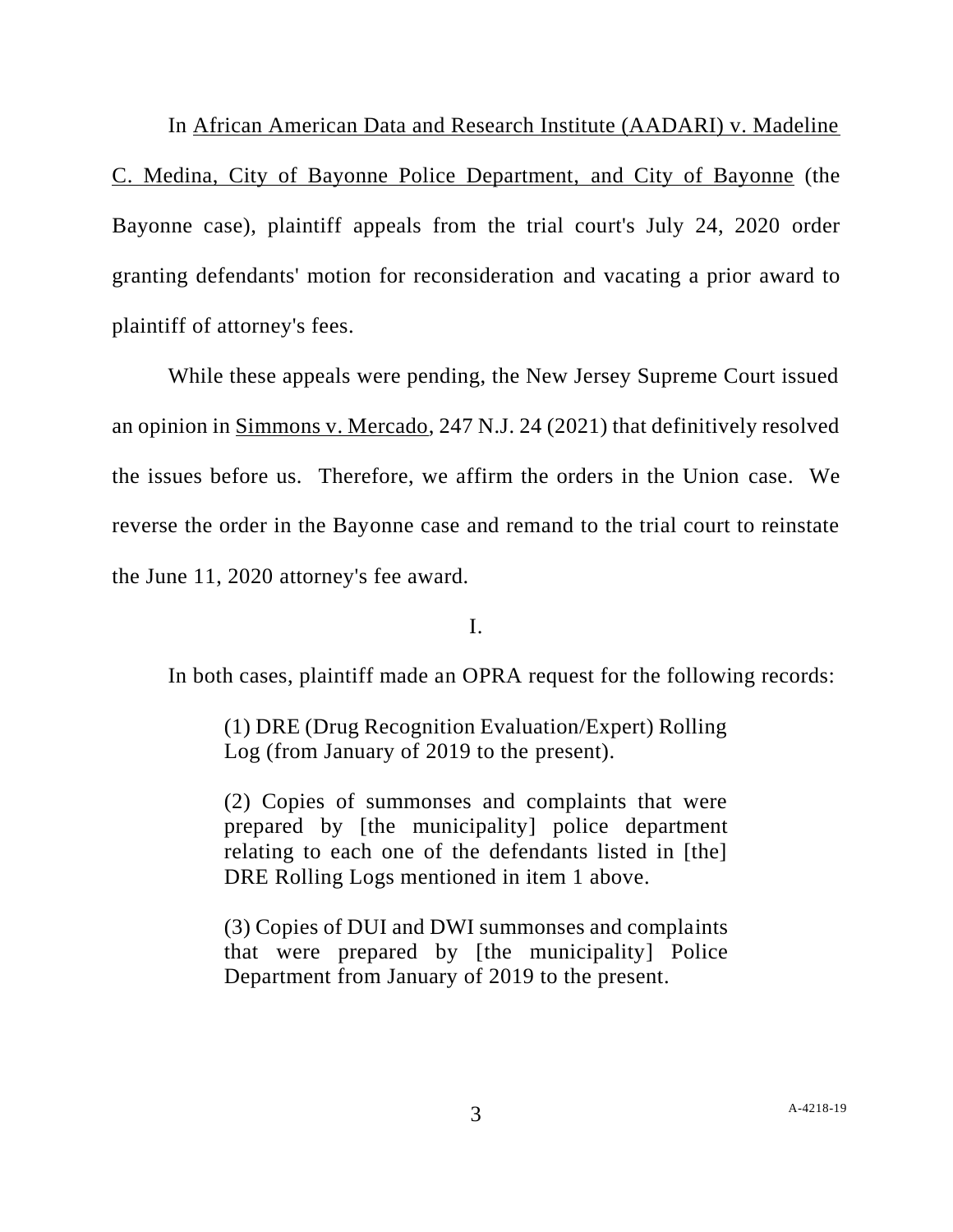(4) Copies of drug possession summonses and complaints that were prepared by [the municipality] Police Department from January of 2019 to the present.

(5) Copies of drug paraphernalia summonses and complaints that were prepared by [the municipality] Police Department from January of 2019 to the present.

(6) Copy of [the municipality] Police Department's "Arrest Listings" from January of 2019 to the present.

Defendants in both cases responded that the respective police department was not in possession of items (2)-(5) and plaintiff should contact the respective municipal court for the requested documents. Plaintiff filed orders to show cause in each case compelling defendants to produce the requested documents. <sup>1</sup>

The trial courts granted the orders to show cause in each case. As the prevailing party, plaintiff moved for an order awarding counsel fees and costs under N.J.S.A. 47:1A-6. The trial court granted counsel fees to plaintiff in the Union case on July 24, 2020. Plaintiff was granted counsel fees in the Bayonne case under a June 11, 2020 order.

<sup>&</sup>lt;sup>1</sup> In the Union case, plaintiff's counsel failed to verify the complaint as required under Rule 4:67-2(a). The court denied the order to show cause without prejudice because of the deficiency. Plaintiff subsequently filed a properly verified identical second complaint. The court denied defendants' motion to dismiss the second complaint as untimely. To the extent that argument is raised on appeal, we find it lacks sufficient merit to warrant discussion in a written opinion. R. 2:11-3(e)(1)(E).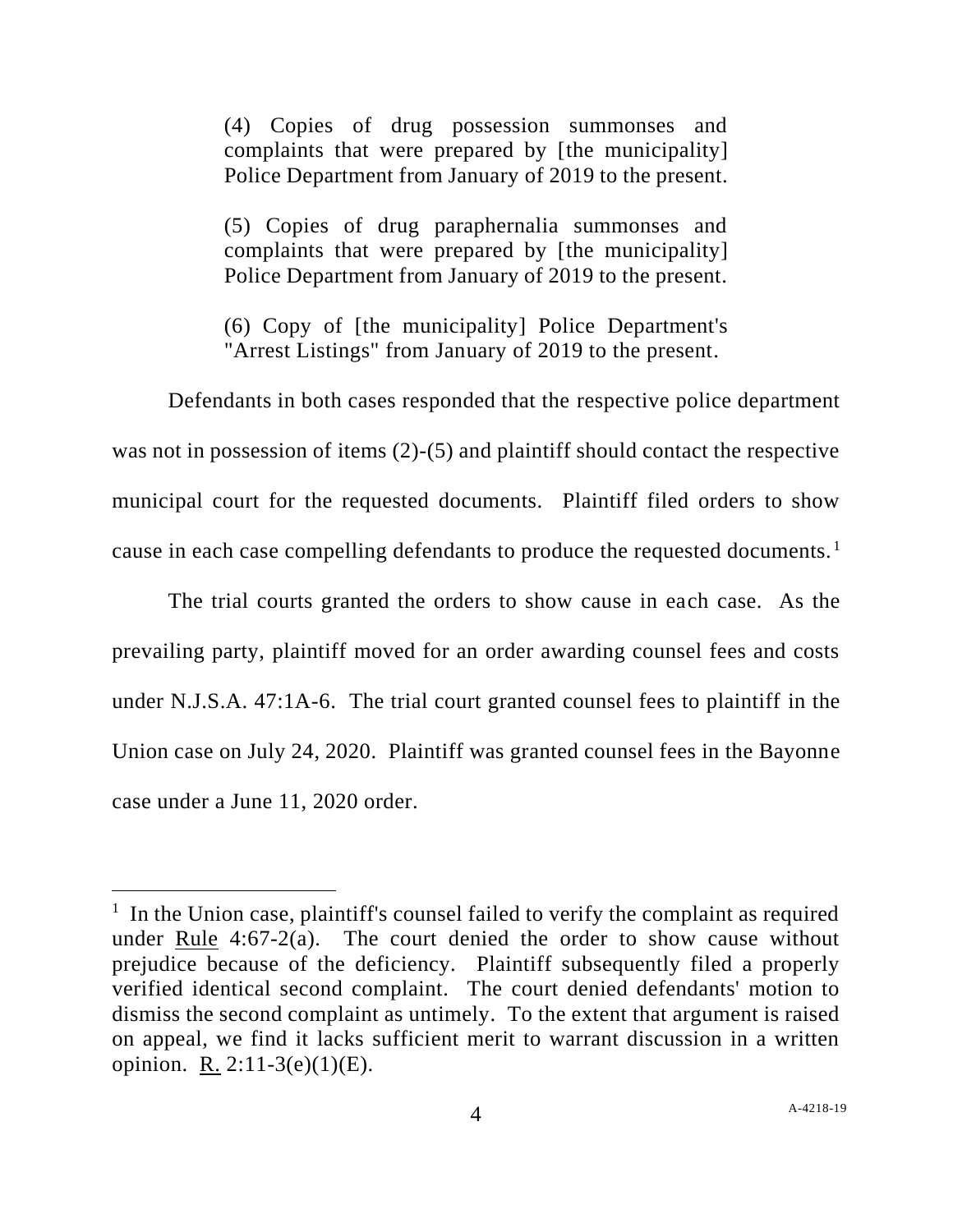At this same time, in June 2020, we considered an identical OPRA records request in Simmons v. Mercado, 464 N.J. Super. 77 (App. Div. 2020). We concluded that the trial court in that case did not err in denying the OPRA request made to the municipality's police department because the request should have been directed to the municipal court. Id. at 82.

The trial court granted a stay of the proceedings in the Union case. In the Bayonne case, defendants moved for reconsideration. On July 24, 2020, the trial court granted reconsideration and vacated the counsel fees award.

The Supreme Court granted certification in Simmons, 244 N.J. 342 (2020). We stayed the two pending appeals. After the Court issued its decision on June 17, 2021, we requested supplemental briefs addressing the impact of the Court's decision.

### III.

In Simmons, the plaintiffs requested the Millville Police Department (MPD) provide the following documents: (1) DWI/DUI complaints and summonses; (2) drug possession complaints and summonses; (3) "Arrest Listings;" and (4) drug paraphernalia complaints and summonses. 247 N.J. at 32. As in the cases here, MPD provided the arrest listings, but declined to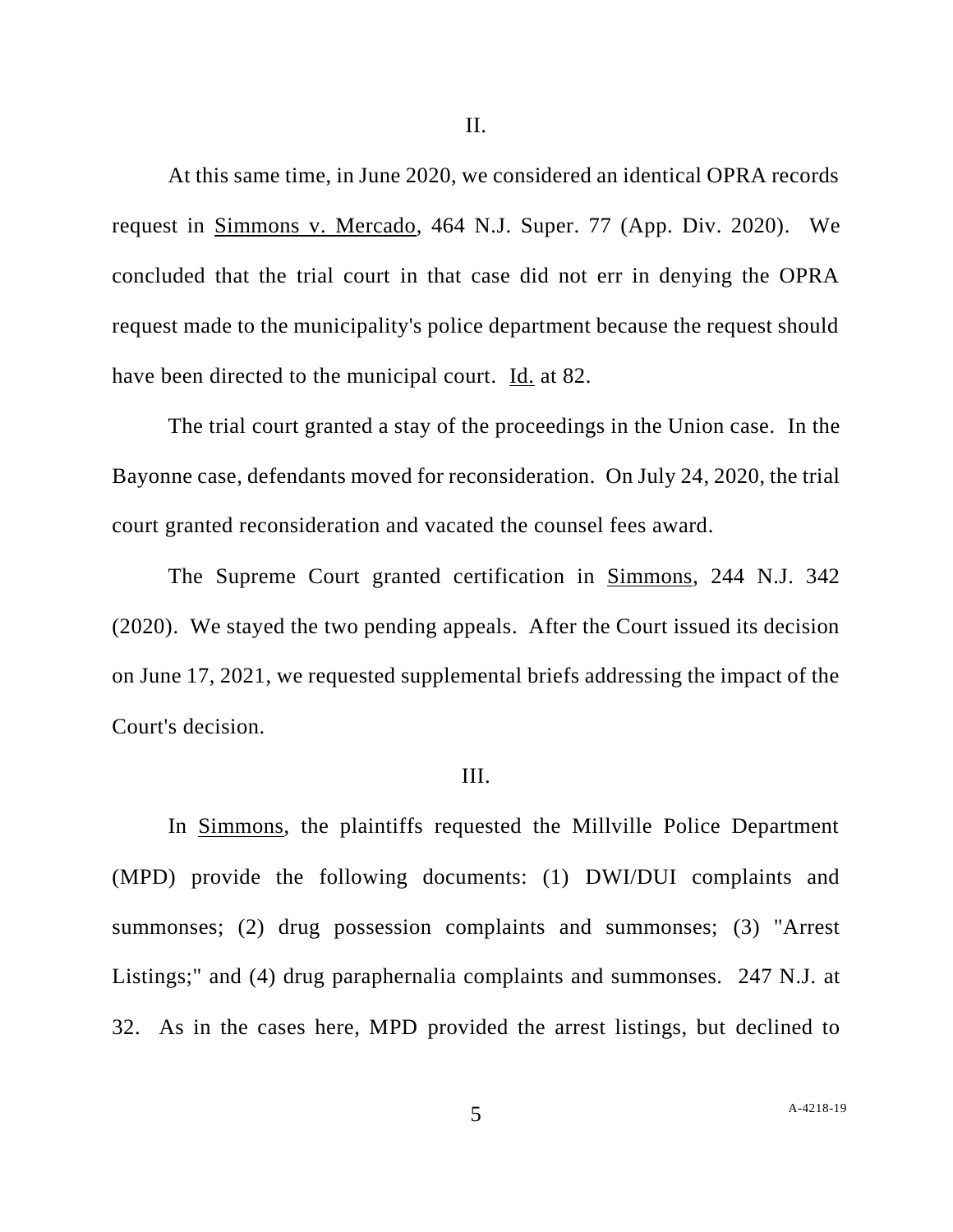produce the records, stating they were within the possession of the municipal court.

The Court concluded the requested documents were subject to OPRA because the documents are "made, maintained or kept on file in the course of . . . its official business. . . ." Id. at 39 (citing N.J.S.A. 47:1A-1.1). The Court noted that the police department inputs the substantive information regarding arrests used to populate the documents, thereby creating the documents and no judge or judicial officer played any part in creating the documents or inputting information into the documents. Id. at 40. Therefore, to advance OPRA's policy of government transparency in light of modern-day technology, MPD was required to produce the documents responsive to the plaintiff's OPRA request. Id. at 42.

### IV.

The Court's decision in <u>Simmons</u> resolved the issues presented in these appeals. The orders in the Union and Bayonne cases compelling the production of the requested documents are affirmed. We turn then to the counsel fees awards.

Defendants in the Union case do not present any specific challenge to the July 24, 2020 fee award other than reiterating they were not in violation of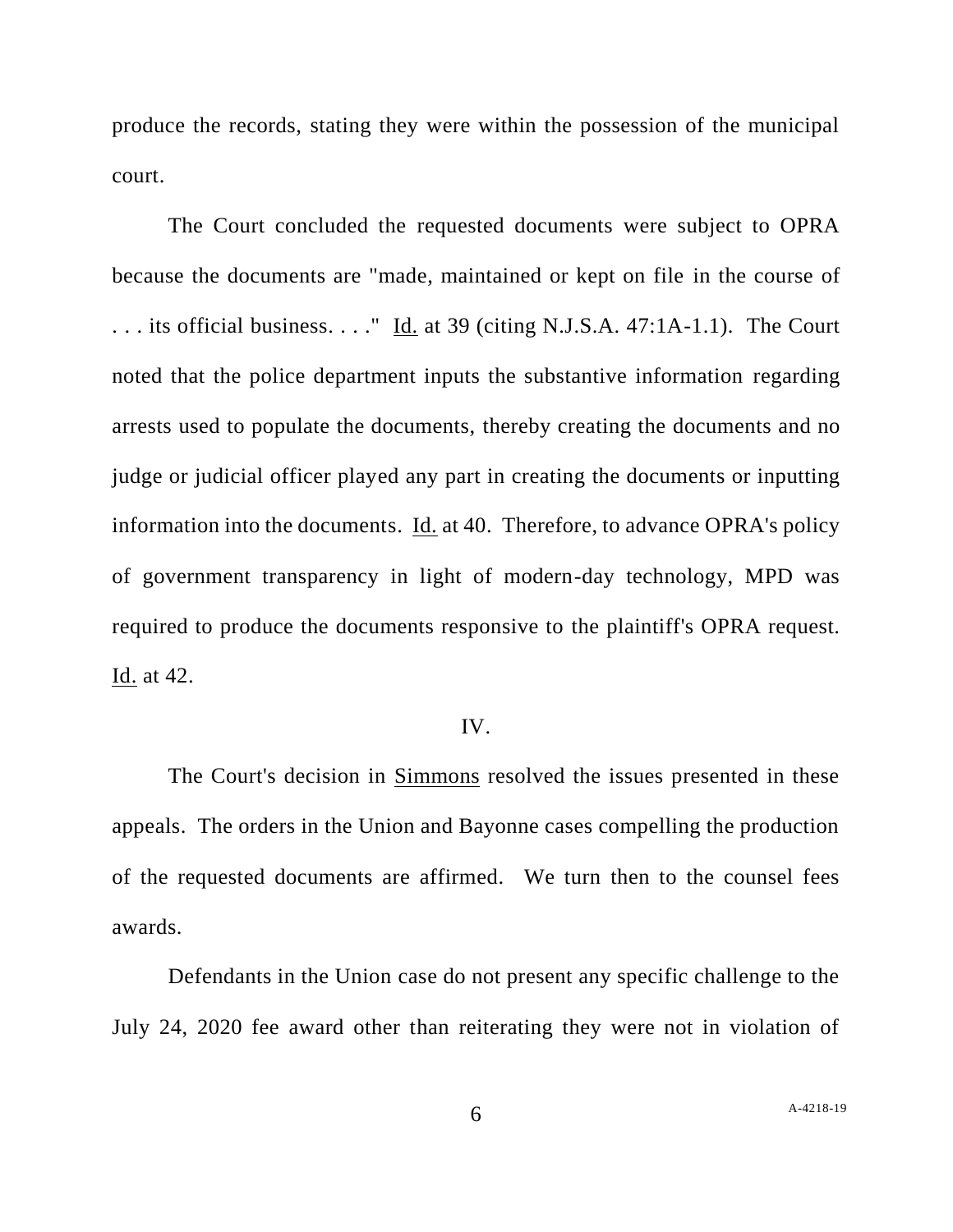OPRA in denying the production of the requested documents and therefore, plaintiff was not entitled to an award of fees.

As a prevailing party, plaintiff is entitled to a reasonable attorney's fee. N.J.S.A. 47:1A-6. We review a trial court's award of counsel fees for a clear abuse of discretion. We "will disturb a trial court's award of counsel fees 'only on the rarest of occasions, and then only because of a clear abuse of discretion.'" Litton Indus., Inc. v. IMO Indus., Inc., 200 N.J. 372, 386 (2009) (quoting Packard-Bamberger & Co. v. Collier, 167 N.J. 427, 444 (2001)).

In the Union case, the trial judge reviewed counsel's hourly fee, finding it reasonable, and considered the appropriate factors under RPC 1.5. The court awarded less than the amount requested by plaintiff. We discern no reason to disturb the court's July 24, 2020 fee award.

In the Bayonne case, defendants' counsel conceded, that given the Court's decision in Simmons, the trial court's July 24, 2020 order should be vacated and the June 11, 2020 order reinstated.

For the reasons already stated, we reverse the trial court's July 24, 2020 order granting reconsideration. We remand to the trial court solely for the reinstatement of the June 11, 2020 order awarding plaintiff counsel fees.